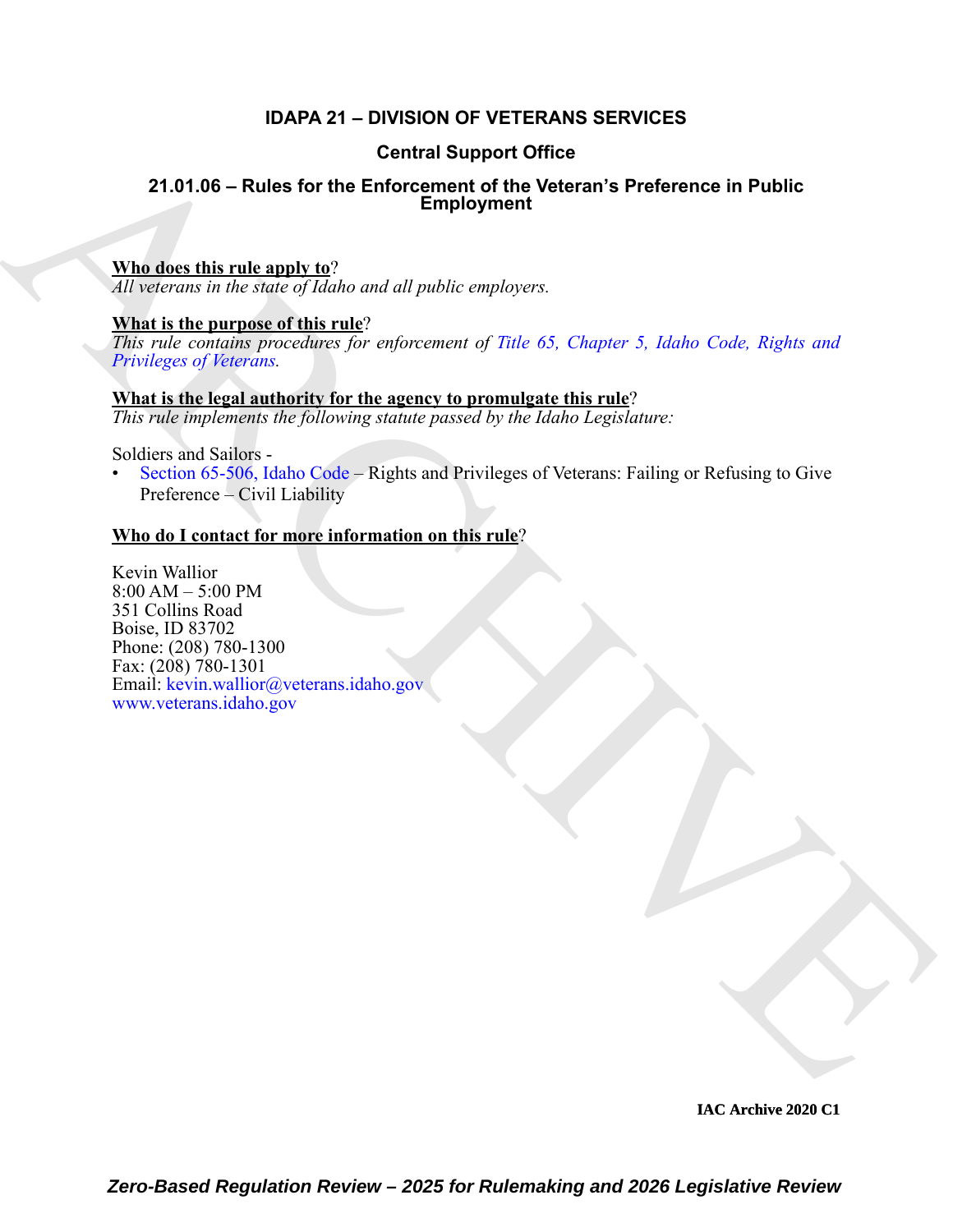# **Table of Contents**

# 21.01.06 - Rules for the Enforcement of the Veteran's Preference<br>in Public Employment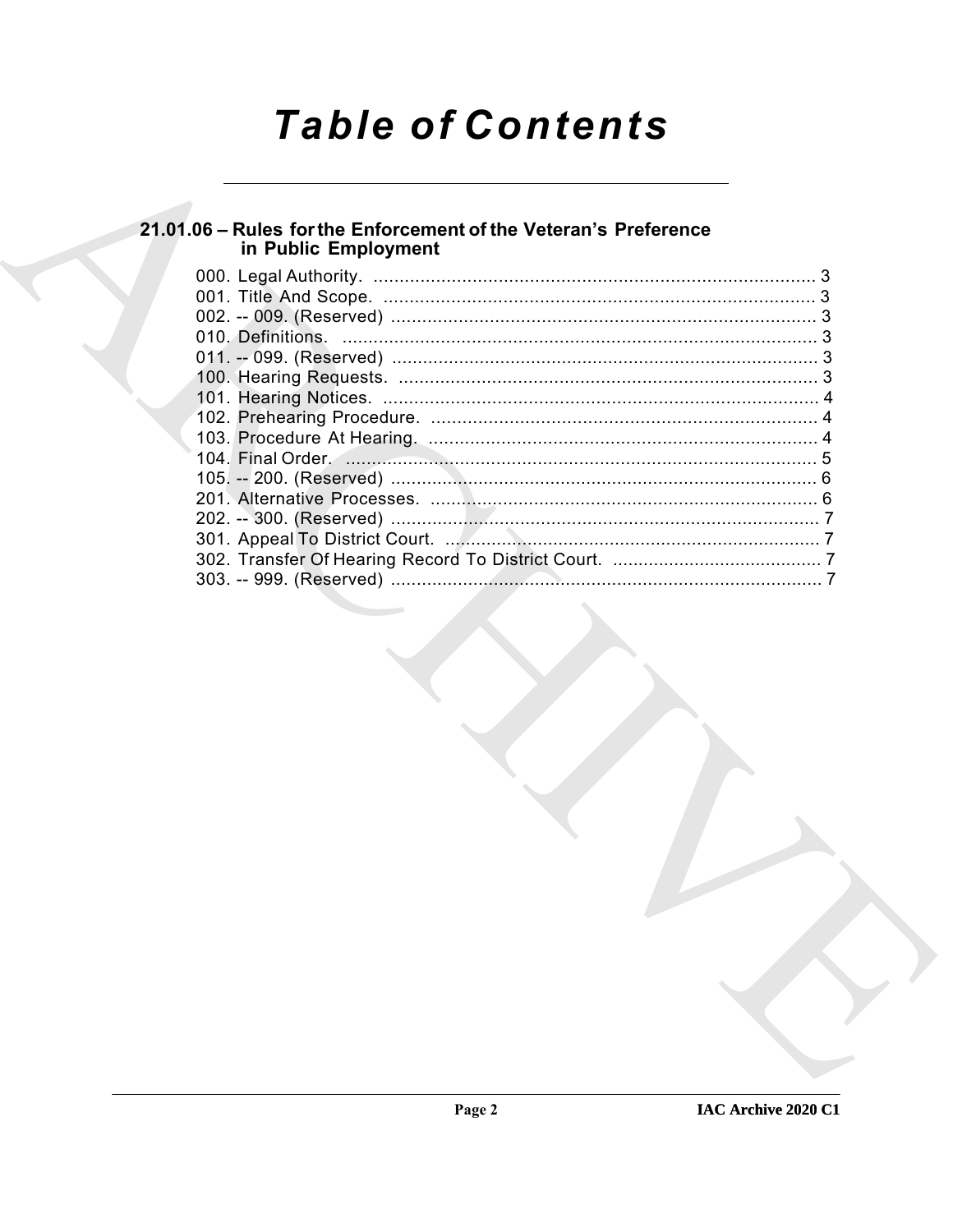#### <span id="page-2-16"></span><span id="page-2-0"></span>**21.01.06 – RULES FOR THE ENFORCEMENT OF THE VETERAN'S PREFERENCE IN PUBLIC EMPLOYMENT**

#### <span id="page-2-1"></span>**000. LEGAL AUTHORITY.**

Section 65-506, Idaho Code, authorizes and directs the Idaho Division of Veterans Services to issue rules for the enforcement of Title 65, Chapter 5, Idaho Code. (3-30-07)

#### <span id="page-2-17"></span><span id="page-2-2"></span>**001. TITLE AND SCOPE.**

**01.** Title. These rules are titled IDAPA 21.01.06, "Rules for the Enforcement of the Veteran's (3-30-07) ee in Public Employment." Preference in Public Employment."

**02. Scope**. These rules contain procedures public employers may implement for an internal process which must be exhausted prior to a petitioner gaining access to the courts to contest a public employer's application of the veteran's preference in public employment. (3-30-07)

#### <span id="page-2-3"></span>**002. -- 009. (RESERVED)**

#### <span id="page-2-7"></span><span id="page-2-4"></span>**010. DEFINITIONS.**

**01. Definitions Generally**. Except where supplemented by the definitions in Section 010 of these rules, the definitions in Section 65-502, Idaho Code, apply to terms used in these rules. (3-30-07)

<span id="page-2-11"></span><span id="page-2-10"></span><span id="page-2-9"></span><span id="page-2-8"></span>**02. Petitioner**. Petitioner means a person who alleges the denial of a preference. (3-30-07)

**03.** Preference. Preference means a right or benefit granted to the petitioner under Title 65, Chapter 5, Idaho Code. (3-30-07) Idaho Code. (3-30-07)

**04. Presiding Officer**. The individual or individuals, as more particularly described in Subsection 103.01 of these rules, appointed by the public employer executive to preside at a hearing. (3-30-07)

<span id="page-2-12"></span>**05. Public Employer Executive**. Public employer executive means the individual or body of individuals in whom the ultimate legal authority of the public employer is vested by any provision of law. (3-30-07)

#### <span id="page-2-5"></span>**011. -- 099. (RESERVED)**

#### <span id="page-2-13"></span><span id="page-2-6"></span>**100. HEARING REQUESTS.**

**01. Written Requests**. A petitioner must make a hearing request in writing to the public employer executive. A written hearing request must be hand delivered to the public employer executive or deposited in the United States mail. Hearing requests must contain the following information: (3-20-20)

<span id="page-2-15"></span>**a.** The petitioner's full name and complete mailing address. (3-30-07)

**b.** A request for either a telephonic or a face-to-face hearing. The petitioner shall provide the telephone number where a telephonic hearing may be conducted. (3-30-07)

**c.** The position for which the petitioner applied for appointment. (3-30-07)

**d.** A brief statement of the petitioner's basis of eligibility for a preference, as set forth in Section 65- 503, Idaho Code. (3-30-07)

**e.** A brief statement of the issues petitioner proposes to raise at the hearing. (3-30-07)

<span id="page-2-14"></span>**f.** Any dates or times that the petitioner or the petitioner's attorney cannot be available for a hearing.  $(3-30-07)$ 

**SEE A LACTIFICATIVE CONTRACT CONTRACT CONTRACT IS a structure of whereas Services to isometric particle and the structure of the structure of the structure of the structure of the structure of the structure of the struct Timely Requests**. The public employer executive must receive hearing requests by 5 p.m. at the offices of the public employer executive no later than thirty-five (35) days following the date of the alleged denial of a preference. The date of the alleged denial of a preference for the purpose of calculation of time under Subsection 100.02 of these rules, shall be the date of issuance of a notice to the petitioner that the petitioner was not awarded a position or, if no notice is issued, the date petitioner becomes aware that he was not awarded a position. (3-30-07)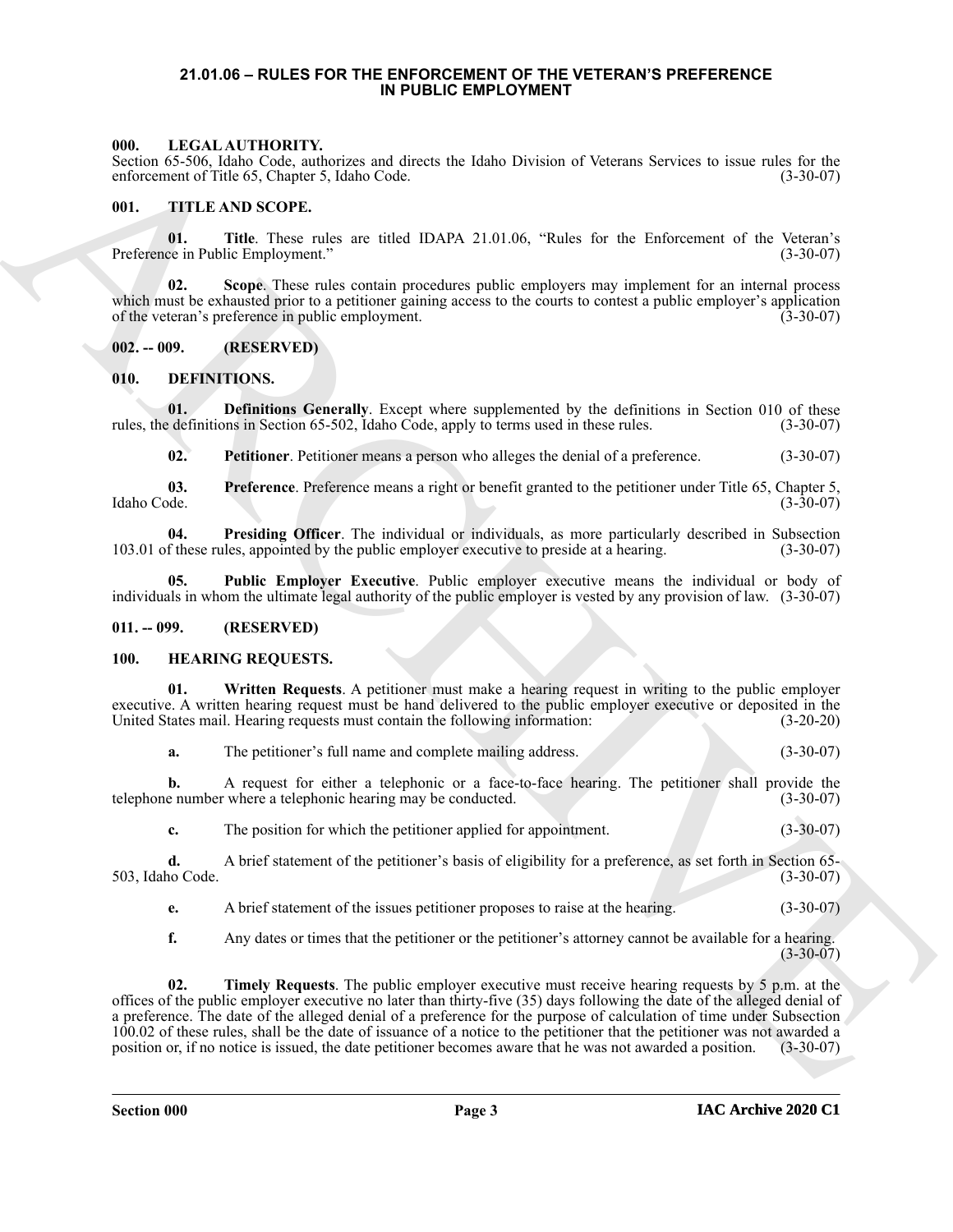<span id="page-3-8"></span><span id="page-3-7"></span>**03. Request Withdrawal**. A petitioner may withdraw a hearing request at any time. (3-30-07)

**04. Disposition of Case Without a Hearing**. Any hearing request may be resolved without a hearing on the merits of the request by stipulation, settlement, motion to dismiss, summary judgment, default, or for lack of jurisdiction. The public employer executive must dismiss an appeal that is not timely filed for lack of jurisdiction.

(3-30-07)

#### <span id="page-3-3"></span><span id="page-3-0"></span>**101. HEARING NOTICES.**

<span id="page-3-6"></span><span id="page-3-5"></span>**01. Notification of Hearing**. Upon timely receipt of a hearing request, the public employer executive shall notify petitioners of the time and date of the hearing and the presiding officer at the hearing not less than seven (7) days prior to the hearing. The hearing notice shall specify whether the hearing will be conducted by telephone or face-to-face. If the hearing is to be face-to-face, the hearing notice shall specify the location of the hearing. The hearing notice shall stipulate an address for the filing of documents with the presiding officer. (3-20-20)

**Solution of Vietners Services**<br> **Archives** and **Register Windows Convertises**<br> **ARCHIVES CONSULTS AND ARCHIVES CONSULTS AND CONSULTS AND CONSULTS AND CONSULTS AND CONSULTS AND CONSULTS AND CONSULTS AND CONSULTS AND CONSU 02. Location of Hearings**. Hearings may be conducted by telephone or face-to-face in the discretion of the public employer executive, except that where the petitioner or another participant in the hearing would be denied the opportunity to participate in the hearing if held by telephone, the hearing will be face-to-face. Face-to-face hearings will be held in the city in which the position the petitioner applied for appointment is located, unless otherwise agreed upon by the parties. (3-30-07)

<span id="page-3-4"></span>**03. Hearing Date**. The public employer executive shall conduct hearings within thirty-five (35) days of receipt of the hearing request. The public employer executive may extend the hearing date for an additional thirtyfive (35) days for good cause shown by the public employer executive or the petitioner. (3-30-07)

#### <span id="page-3-9"></span><span id="page-3-1"></span>**102. PREHEARING PROCEDURE.**

<span id="page-3-11"></span>**01. Discovery**. Prehearing discovery is limited to obtaining the names of witnesses and copies of documents the opposing party intends to offer as exhibits. The presiding officer at the hearing may order production of the names of witnesses and copies of documents after receiving a written request for an order of production. The presiding officer shall issue an order of production as needed to ensure the orderly conduct of the hearing. (3-30-07)

<span id="page-3-13"></span>**Subpoenas.** If the public employer executive holds statutory subpoena power applicable to hearings under these rules, the presiding officer may issue subpoenas for witnesses or documents. (3-30-07)

<span id="page-3-10"></span>**03. Briefing**. The presiding officer may require briefs to be filed by the parties and establish a le briefing schedule. (3-30-07) reasonable briefing schedule.

<span id="page-3-12"></span>**04. Filing of Documents**. All documents requested by a party to be entered as exhibits shall be filed with the presiding officer in person or by first class mail with a copy provided to the opposing party. Service by mail is complete when the document, properly addressed and stamped, is deposited in the United States mail. A certificate showing delivery to all parties must accompany all documents when they are filed with the presiding officer.

 $(3-30-07)$ 

#### <span id="page-3-14"></span><span id="page-3-2"></span>**103. PROCEDURE AT HEARING.**

<span id="page-3-16"></span>**01. Presiding Officer at Hearing**. In the discretion of the public employer executive, the public employer executive, one (1) or more members of the public employer executive, or one (1) or more hearing officers will be the presiding officer at the hearing. (3-30-07)

<span id="page-3-17"></span>**02. Representation**. The petitioner may represent himself. Either party may be represented by legal counsel, at the party's own expense. Persons not authorized to practice law in the state of Idaho shall not represent  $parties.$  (3-30-07)

<span id="page-3-15"></span>**03. Evidence**. The presiding officer may exclude evidence that is irrelevant, immaterial, incompetent, unduly repetitious, excludable on constitutional or statutory grounds, or protected by legal privilege. Hearsay evidence may be admitted if it is relevant to the grant or denial of the preference and is sufficiently reliable that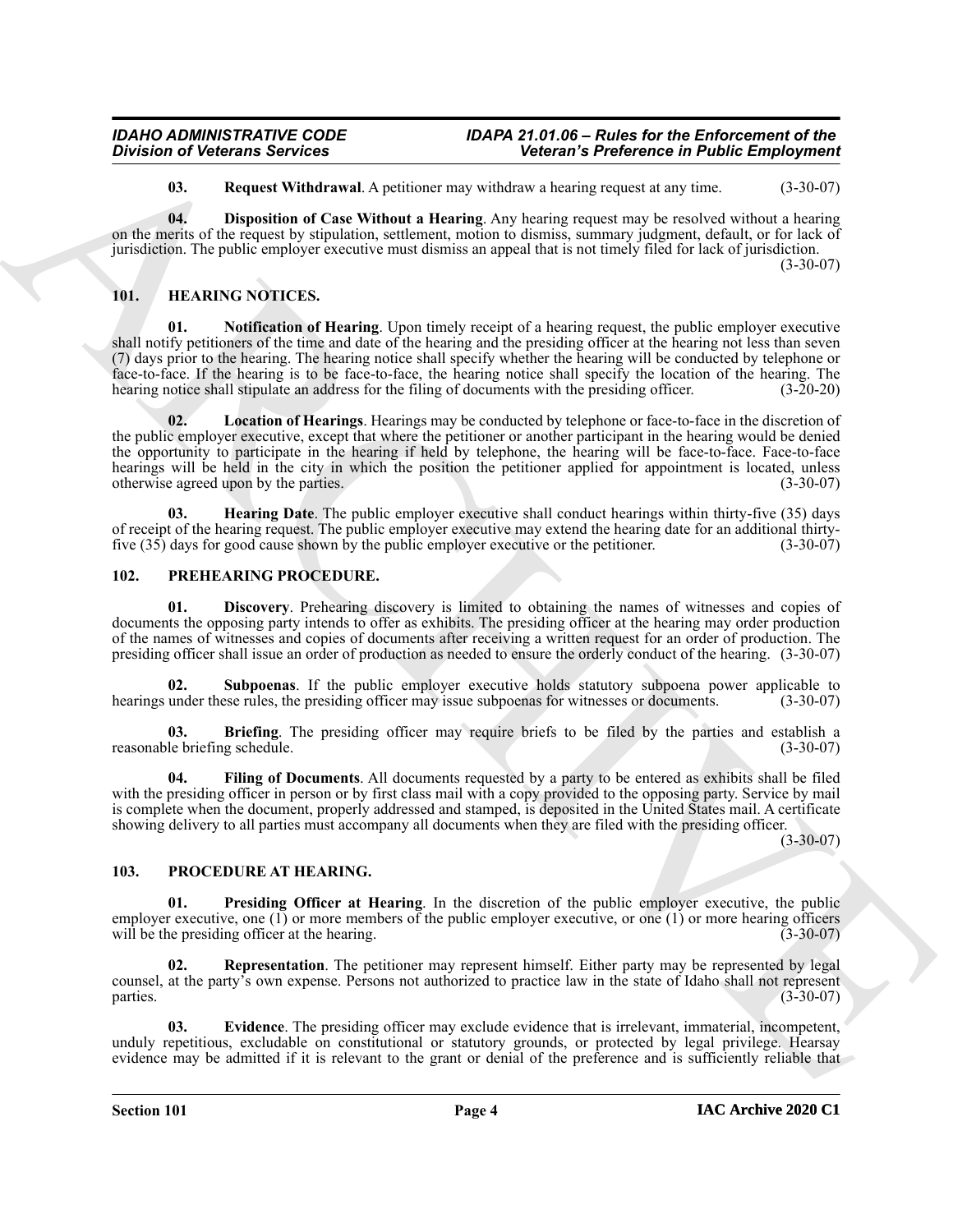#### *IDAHO ADMINISTRATIVE CODE IDAPA 21.01.06 – Rules for the Enforcement of the Division of Veterans Services Veteran's Preference in Public Employment*

#### <span id="page-4-4"></span><span id="page-4-1"></span><span id="page-4-0"></span>**104. FINAL ORDER.**

<span id="page-4-2"></span>

| a. | Specific findings on all major facts at issue;   | $(3-30-07)$ |
|----|--------------------------------------------------|-------------|
|    | A reasoned statement in support of the decision; | $(3-30-07)$ |

#### <span id="page-4-3"></span>**02. Review by the Public Employer Executive**. (3-20-20)

|                                          | <b>Division of Veterans Services</b>                                                 | Veteran's Preference in Public Employment                                                                                                                                                                                                                                                                                                                                                                                                                                                                          |             |
|------------------------------------------|--------------------------------------------------------------------------------------|--------------------------------------------------------------------------------------------------------------------------------------------------------------------------------------------------------------------------------------------------------------------------------------------------------------------------------------------------------------------------------------------------------------------------------------------------------------------------------------------------------------------|-------------|
|                                          | presiding officer on its own motion or on motion of a party.                         | prudent persons would commonly rely on it in the conduct of their affairs or if the hearsay evidence corroborates<br>competent evidence. All other evidence may be admitted if it is of a type commonly relied upon by prudent persons in<br>the conduct of their affairs. Documentary evidence may be received in the form of copies or excerpts if the original is<br>not readily available. Notice may be taken of judicially cognizable facts or general, technical, or scientific facts by the<br>$(3-30-07)$ |             |
| 04.                                      | record, at the party's own expense.                                                  | Hearing Record. The presiding officer shall make a record of the hearing consisting of: an audio<br>recording of the hearing, except in instances where the presiding officer requires a different method of recording the<br>hearing; and, exhibits and other items of evidence presented at the hearing. A party may request a copy of the hearing                                                                                                                                                               | $(3-20-20)$ |
| 104.                                     | <b>FINAL ORDER.</b>                                                                  |                                                                                                                                                                                                                                                                                                                                                                                                                                                                                                                    |             |
| 01.                                      | thirty-five (35) days from the date of the hearing that includes:                    | Order of the Presiding Officer. The presiding officer must issue a written order not more than                                                                                                                                                                                                                                                                                                                                                                                                                     | $(3-20-20)$ |
| a.                                       | Specific findings on all major facts at issue;                                       |                                                                                                                                                                                                                                                                                                                                                                                                                                                                                                                    | $(3-30-07)$ |
| b.                                       | A reasoned statement in support of the decision;                                     |                                                                                                                                                                                                                                                                                                                                                                                                                                                                                                                    | $(3-30-07)$ |
| c.                                       |                                                                                      | All other findings and recommendations of the presiding officer;                                                                                                                                                                                                                                                                                                                                                                                                                                                   | $(3-30-07)$ |
| d.                                       | required by Title 65, Chapter 5, Idaho Code; and                                     | A preliminary decision finding that a preference was or was not applied by the public employer as                                                                                                                                                                                                                                                                                                                                                                                                                  | $(3-30-07)$ |
| e.<br>available.                         |                                                                                      | The procedure and time limits for filing a request for a review by the public employer executive, if                                                                                                                                                                                                                                                                                                                                                                                                               | $(3-30-07)$ |
| 02.                                      | <b>Review by the Public Employer Executive.</b>                                      |                                                                                                                                                                                                                                                                                                                                                                                                                                                                                                                    | $(3-20-20)$ |
|                                          | all legal and factual bases of disagreement with the order of the presiding officer. | If the presiding officer at the hearing was a hearing officer or less than a quorum of the public<br>employer executive, either party may request a review by a quorum of the public employer executive not later than<br>seven (7) days from the date the presiding officer mailed the order of the presiding officer. The request must identify                                                                                                                                                                  | $(3-30-07)$ |
| b.                                       |                                                                                      | Upon receipt of the request for a review hearing, the public employer executive may:                                                                                                                                                                                                                                                                                                                                                                                                                               | $(3-30-07)$ |
| i.                                       |                                                                                      | Issue a written order affirming the decision of the public employer executive without a hearing; or,                                                                                                                                                                                                                                                                                                                                                                                                               | $(3-30-07)$ |
| ii.                                      |                                                                                      | Issue a notice for a review hearing complying with the provisions of Section 101 of these rules.                                                                                                                                                                                                                                                                                                                                                                                                                   | $(3-30-07)$ |
| $c_{\cdot}$                              |                                                                                      | If the public employer executive issues a notice for a review hearing, the notice will establish a<br>schedule for briefing, if allowed, and specify whether oral argument will be heard on the review.                                                                                                                                                                                                                                                                                                            | $(3-30-07)$ |
| $\mathbf{d}$ .<br>of the review request. |                                                                                      | The public employer executive shall conduct review hearings within thirty-five (35) days of receipt                                                                                                                                                                                                                                                                                                                                                                                                                | $(3-30-07)$ |
| e.                                       | the date of the review hearing containing:                                           | The public employer executive shall issue a written order not more than thirty-five (35) days from                                                                                                                                                                                                                                                                                                                                                                                                                 | $(3-20-20)$ |
| i.                                       | Specific findings on all major facts at issue;                                       |                                                                                                                                                                                                                                                                                                                                                                                                                                                                                                                    | $(3-30-07)$ |
|                                          | A reasoned statement in support of the decision;                                     |                                                                                                                                                                                                                                                                                                                                                                                                                                                                                                                    | $(3-30-07)$ |
| ii.                                      |                                                                                      |                                                                                                                                                                                                                                                                                                                                                                                                                                                                                                                    |             |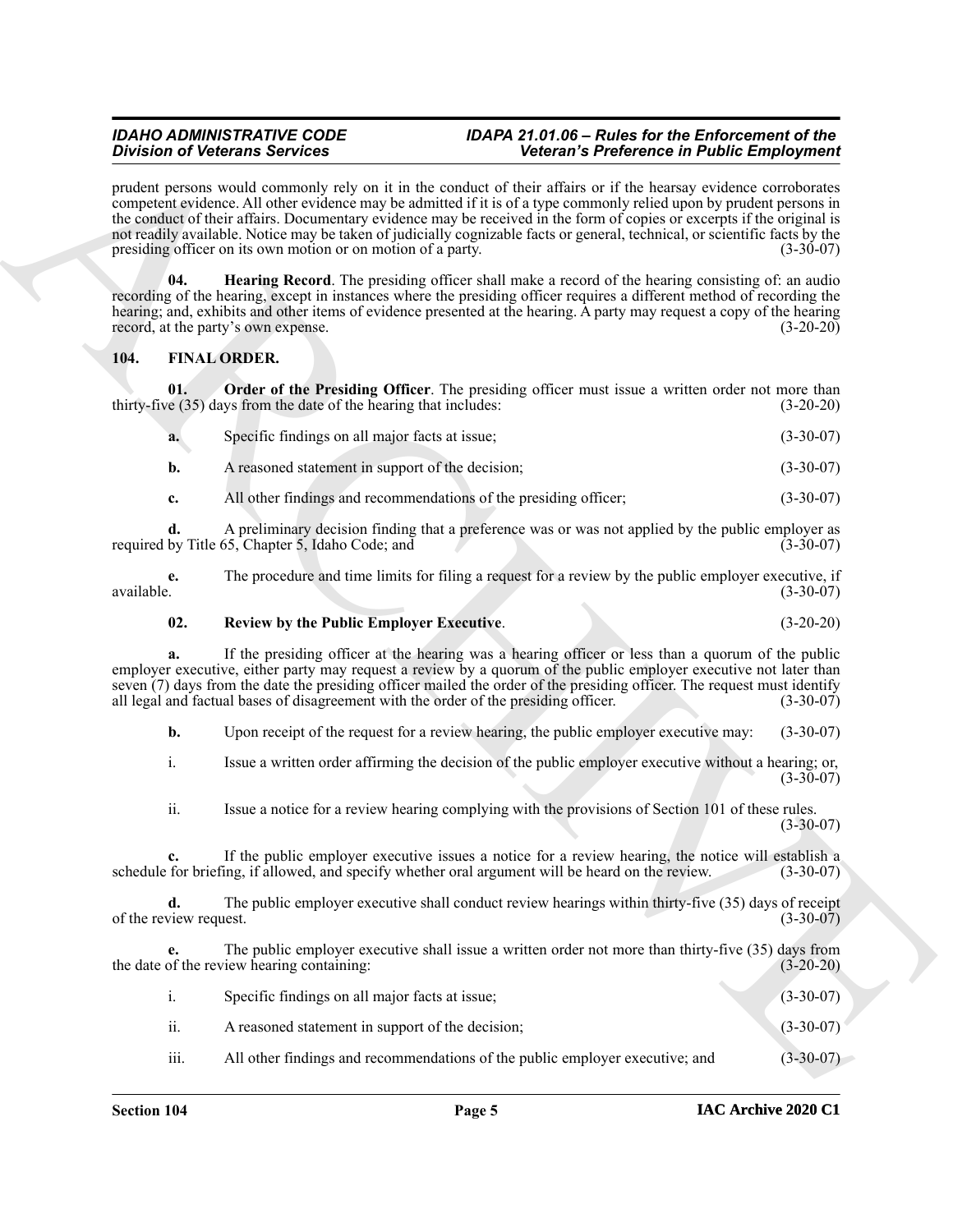iv. A finding that a preference was or was not applied by the public employer as required by Title 65, Chapter 5, Idaho Code. (3-30-07)

#### <span id="page-5-8"></span>**03. Order of the Public Employer Executive**. (3-20-20)

**a.** The following shall be orders of the public employer executive: (3-30-07)

i. The order of the presiding officer if the presiding officer is an individual serving as the public employer executive or a quorum of the public employer executive. The date of exhaustion of the appeal process shall be the date such order of the presiding officer is issued. (3-30-07)

**Solution of Vietnerse Services**<br>
Action of Vietners of Wiesler<br>
Clause 3. (and the Palace Barcel of the projection of the services of the services of the services of the services of the services of the services of the se ii. The order of the presiding officer if the presiding officer is a hearing officer or less than a quorum of the public employer executive and the public employer executive fails to hold a review hearing after a timely request or fails to issue an order within the required time after holding a review hearing. The date of exhaustion of the appeal process shall be the last day the public employer executive was required by these rules to hold a hearing or to issue an order. (3-30-07) issue an order.

iii. The written order of the public employer executive following a review hearing. The date of the public employer executive is issued. (3-30-07) exhaustion of the appeal process shall be the date such order of the public employer executive is issued.

iv. The initial hiring determination of the public employer executive if the public employer executive fails to hold a hearing as required by these rules or if the presiding officer fails to issue an order after holding a hearing. The date of exhaustion of the appeal process shall be the last day the public employer executive was required by these rules to hold a hearing or to issue an order. (3-30-07)

**b.** Orders of the public employer executive shall set forth the procedure and time limits for filing an othe district court under Section 65-506, Idaho Code. (3-30-07) appeal to the district court under Section 65-506, Idaho Code.

#### <span id="page-5-2"></span><span id="page-5-0"></span>**105. -- 200. (RESERVED)**

#### <span id="page-5-1"></span>**201. ALTERNATIVE PROCESSES.**

A public employer may publish an alternative internal review process for challenges to the application of Title 65, Chapter 5, Idaho Code, if such process: (3-30-07)

<span id="page-5-3"></span>**01. Appeal Deadline**. Establishes a deadline of thirty-five (35) days for the filing of appeals alleging the denial of a preference.

<span id="page-5-4"></span>**02. Notice of Process**. Includes written notice to applicants for employment of the existence of the process and how to obtain a copy of the process. Publication of the process in a rule or ordinance of the public employer shall be written notice to applicants for employment. (3-30-07)

<span id="page-5-5"></span>**03. Opportunity to Be Heard**. Provides an opportunity in the internal review for the petitioner to submit argument, evidence, and witnesses and to cross-examine the public employer executive's witnesses.

 $(3-30-07)$ 

**04. Record of Process**. Produces a record of the internal review process that is available to the district court. (3-30-07)

<span id="page-5-7"></span><span id="page-5-6"></span>**05. Written Final Order**. Requires a written final order of the public employer containing: (3-30-07)

**a.** Specific findings on all major facts at issue; (3-30-07)

**b.** A reasoned statement in support of the decision; and (3-30-07)

**c.** A finding that a preference was or was not applied by the public employer as required by Title 65, Chapter 5, Idaho Code. (3-30-07)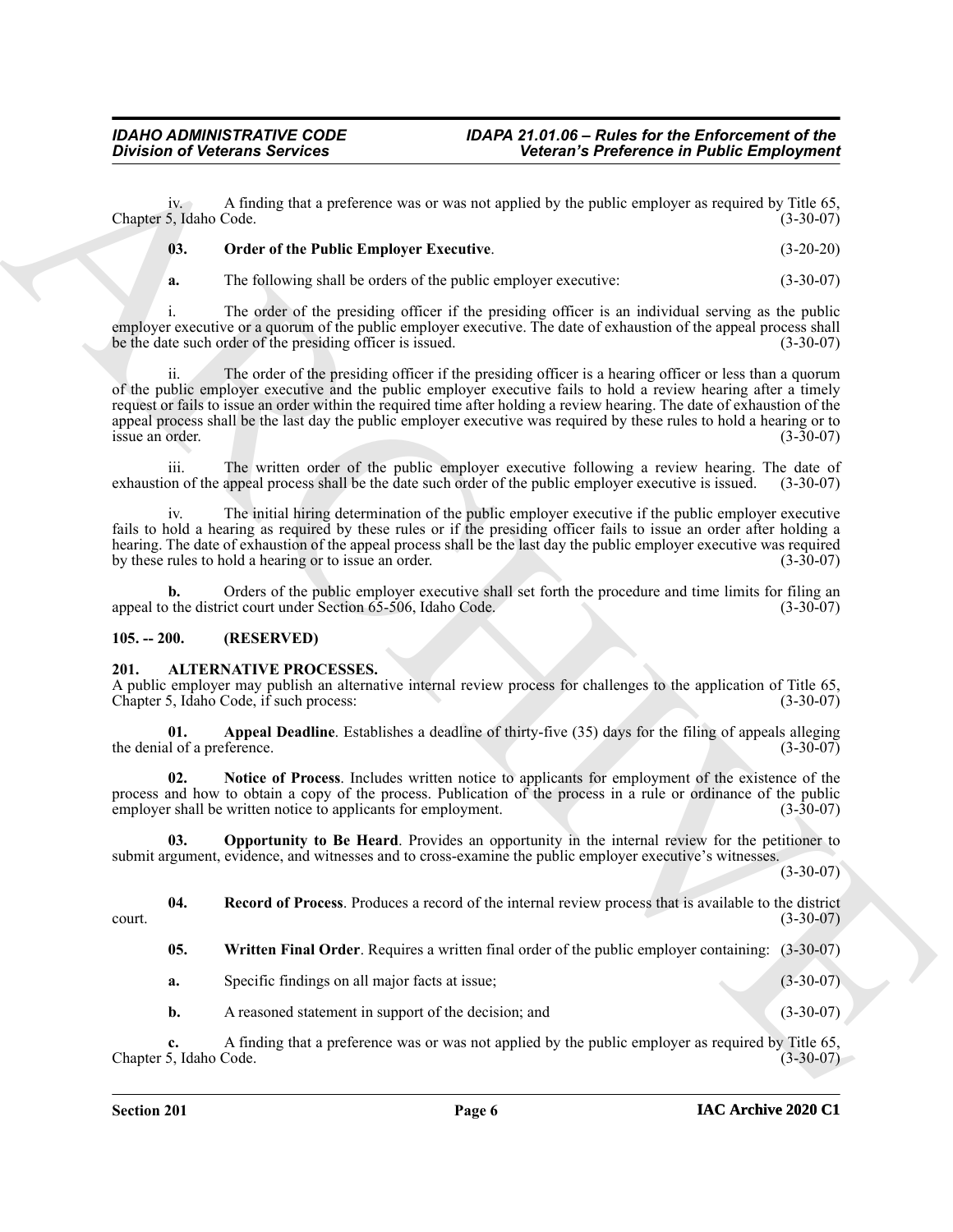<span id="page-6-4"></span>**06. Notice of Appeal Rights**. Includes written notice to petitioners at the conclusion of the internal review of the procedure and time limits for filing an appeal to the district court under Section 65-506, Idaho Code.  $(3-30-07)$ 

#### <span id="page-6-0"></span>**202. -- 300. (RESERVED)**

#### <span id="page-6-5"></span><span id="page-6-1"></span>**301. APPEAL TO DISTRICT COURT.**

 $\frac{1}{2}$  (The bottom Services)<br>  $\frac{1}{2}$  (The bottom Services)<br>  $\frac{1}{2}$  (The bottom Services)<br>  $\frac{1}{2}$  (The bottom Services)<br>  $\frac{1}{2}$  (The bottom Services)<br>  $\frac{1}{2}$  (The bottom Services)<br>  $\frac{1}{2}$  (The bottom S Petitioners must exhaust an appeal process implemented under these rules prior to appeal to district court. If a public employer implements an appeal process under these rules, petitioner may appeal the order of the public employer executive to a district court of the state of Idaho within one hundred eighty (180) days of the exhaustion of the appeal process. If a public employer has not implemented an appeal process under these rules, the petitioner may file an action directly in a district court of the state of Idaho within thirty-five (35) days of the alleged denial of a preference.  $(3-30-07)$ 

#### <span id="page-6-6"></span><span id="page-6-2"></span>**302. TRANSFER OF HEARING RECORD TO DISTRICT COURT.**

The public employer shall submit a complete copy of the hearing record to a district court of the state of Idaho following the filing of an appeal and payment by the appealing party of the costs of duplicating and preparing the hearing record for submission, including labor costs. The opposing party may obtain a copy of the transcript at a cost not exceeding the cost of duplicating the hearing record submitted to the district court. (3-30-07)

<span id="page-6-3"></span>**303. -- 999. (RESERVED)**